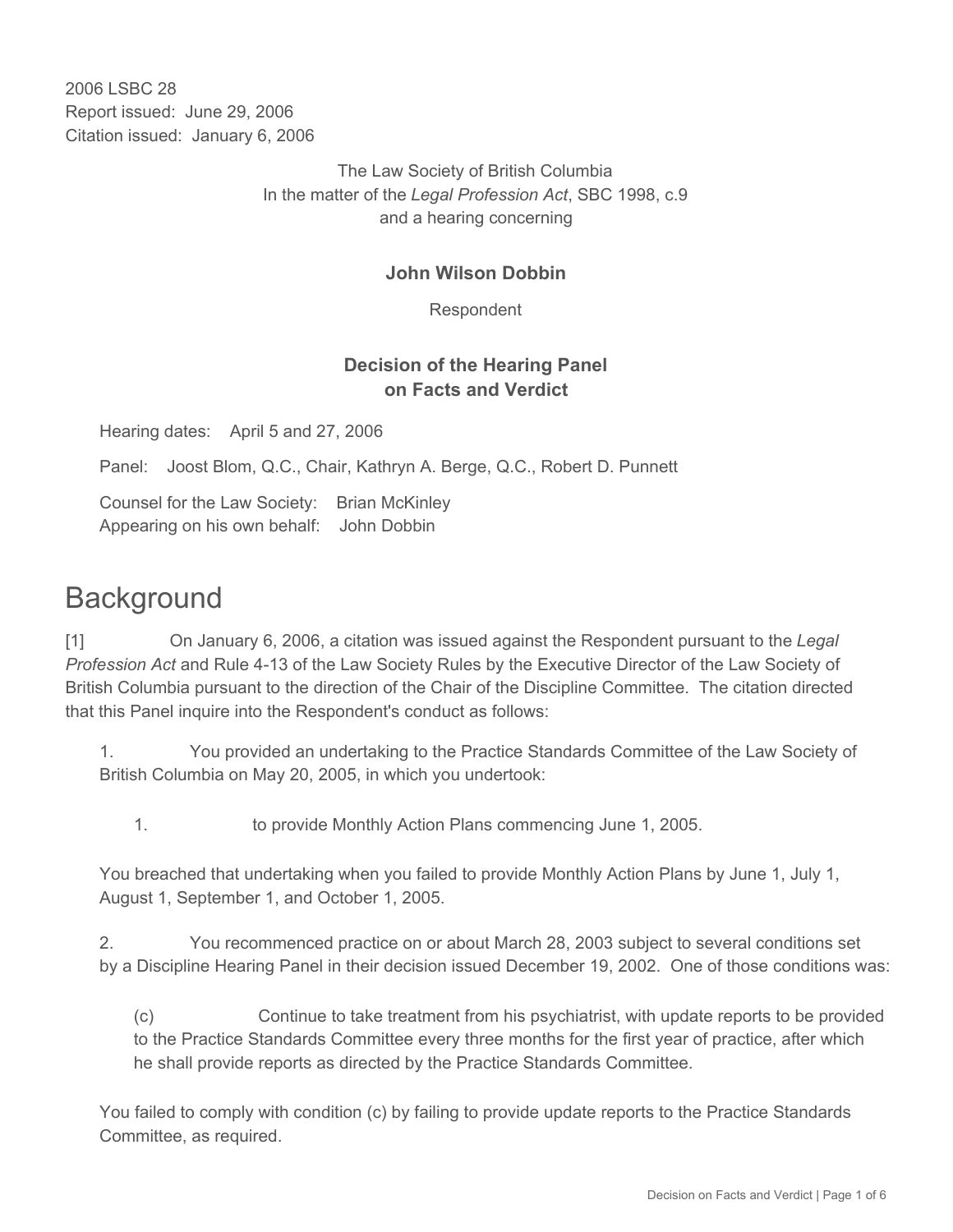[2] The citation came before this Panel and was heard on April 5 and April 27, 2006.

[3] The Respondent admitted that the citation was properly issued and served pursuant to the requirements of Law Society Rule 4-15.

[4] The Respondent admitted that he had professionally misconducted himself.

# **Facts**

[5] Counsel submitted an Agreed Statement of Facts which was filed as Exhibit 2. The Agreed Statement of Facts was as follows. (References in the original to appendices have been omitted and the paragraphs consequently renumbered.)

1. Mr. Dobbin was called to the Bar in British Columbia on September 13, 1973. From May 1978 to May 28, 2002, he practised on his own in association with other lawyers in Vancouver, British Columbia. He was suspended from practice by the Law Society on May 18, 2002 [sic], until he was reinstated on April 11, 2003. Since his reinstatement he has practised as a sole practitioner under a Practice Supervision Agreement.

2. Following a hearing on October 16, 2002, a hearing panel suspended Mr. Dobbin for 10 months commencing May 28, 2002. The hearing panel set a number of conditions which Mr. Dobbin had to meet prior to reinstatement including:

[18] In the meantime, the Respondent shall, prior to reinstatement:

1. Continue to see his psychiatrist and shall forward a report from his psychiatrist to the Practice Standards Committee by March 21, 2003.

2. Fulfill all the outstanding recommendations of the 1996 and 1997 Practice Review reports as set out in the Practice Review Report of May 21, 2002, and he shall obtain a report from the custodian to be provided to the Practice Standards Committee by March 21, 2003 confirming that those recommendations have been fulfilled; and

3. Provide a Practice Supervision Agreement that meets with the approval of the Practice Standards Committee by March 21, 2003.

3. The hearing panel imposed conditions on Mr. Dobbin's practice to be met following his reinstatement including:

(c) Continue to take treatment from his psychiatrist, with update reports to be provided to the Practice Standards Committee every three months for the first year of practice, after which he shall provide reports as directed by the Practice Standards Committee.

4. On March 14, 2003 Mr. Dobbin entered into a Practice Supervision Agreement with Glen Orris, Q.C.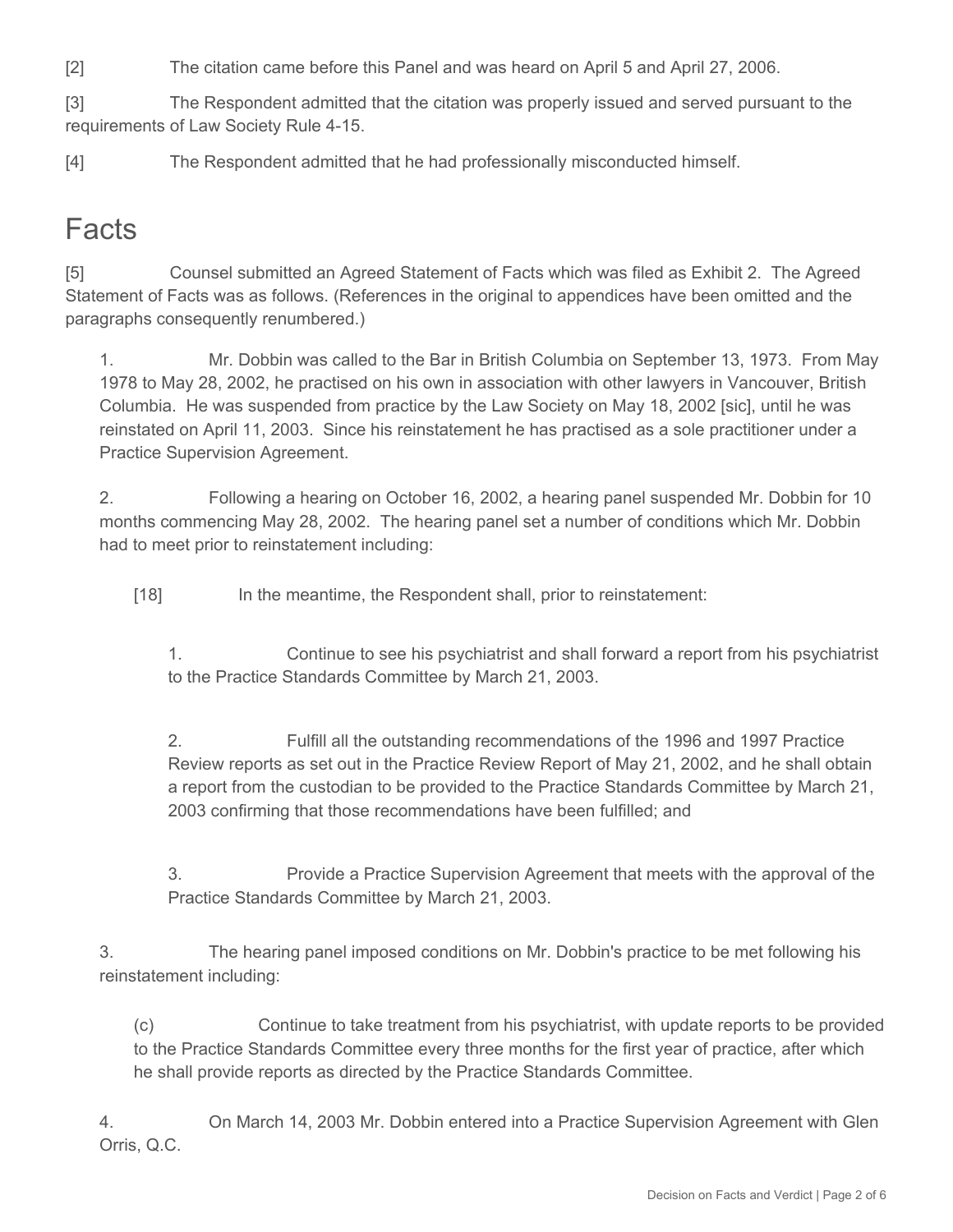5. A Practice Review was conducted by Kensi Gounden with Mr. Dobbin and his practice supervisor Glen Orris on June 15, 2004.

## **Monthly Action Plans**

6. The Practice Standards Committee considered the follow-up Practice Review Report on September 30, 2004, and resolved to write a letter to Mr. Dobbin and Mr. Orris requesting that Mr. Dobbin provide his response to the follow-up Practice Review and a letter from his physician by October 8, 2004, or the Committee may decide to refer him to the Discipline Committee. The Committee further required Mr. Dobbin and Mr. Orris to provide an action plan by October 15, 2004, regarding Mr. Dobbin's current open files.

7. Mr. Dobbin provided an action plan on November 4, 2004, through his practice supervisor.

8. A follow-up Practice Review was conducted on March 11, 2005 by Mr. Gounden and Mr. Sheppard.

9. On May 5, 2005, the Practice Standards Committee considered the follow-up Practice Review Report dated April 5, 2005. No response was received from Mr. Dobbin. The Practice Standards Committee accepted the recommendations in the Practice Review Report and resolved that:

1. There be a follow-up Practice Review after the receipt of the eighth quarterly Practice Supervision Report, approximately January 2006.

2. Mr. Dobbin is to provide monthly action plans. The first monthly action plan is due June 1, 2005.

3. Mr. Dobbin undertakes to provide the monthly action plans.

10. On May 20, 2005 Mr. Dobbin provided the Law Society with his signed undertaking to provide monthly action plans commencing June 1, 2005.

11. On June 28, 2005, Mr. Gounden left a message for Mr. Orris indicating that Mr. Dobbin had not provided his monthly action plan by June 1, 2005, and warning that Mr. Dobbin was now in breach of his undertaking.

12. On July 8, 2005, Mr. Gounden received a telephone message from Mr. Dobbin, which indicated that Mr. Dobbin had been working on a case, and just literally got out of court and he will " get report to you as soon as I can" .

13. Mr. Dobbin admits that he was bound by the undertaking of May 20, 2005, to provide monthly action plans to the Law Society commencing June 1, 2005. Mr. Dobbin further admits that he failed to provide monthly action plans by June 1, 2005, July 1, 2005, August 1, 2005, September 1, 2005, and October 1, 2005.

14. Mr. Dobbin admits that his failure to provide monthly action plans was a breach of his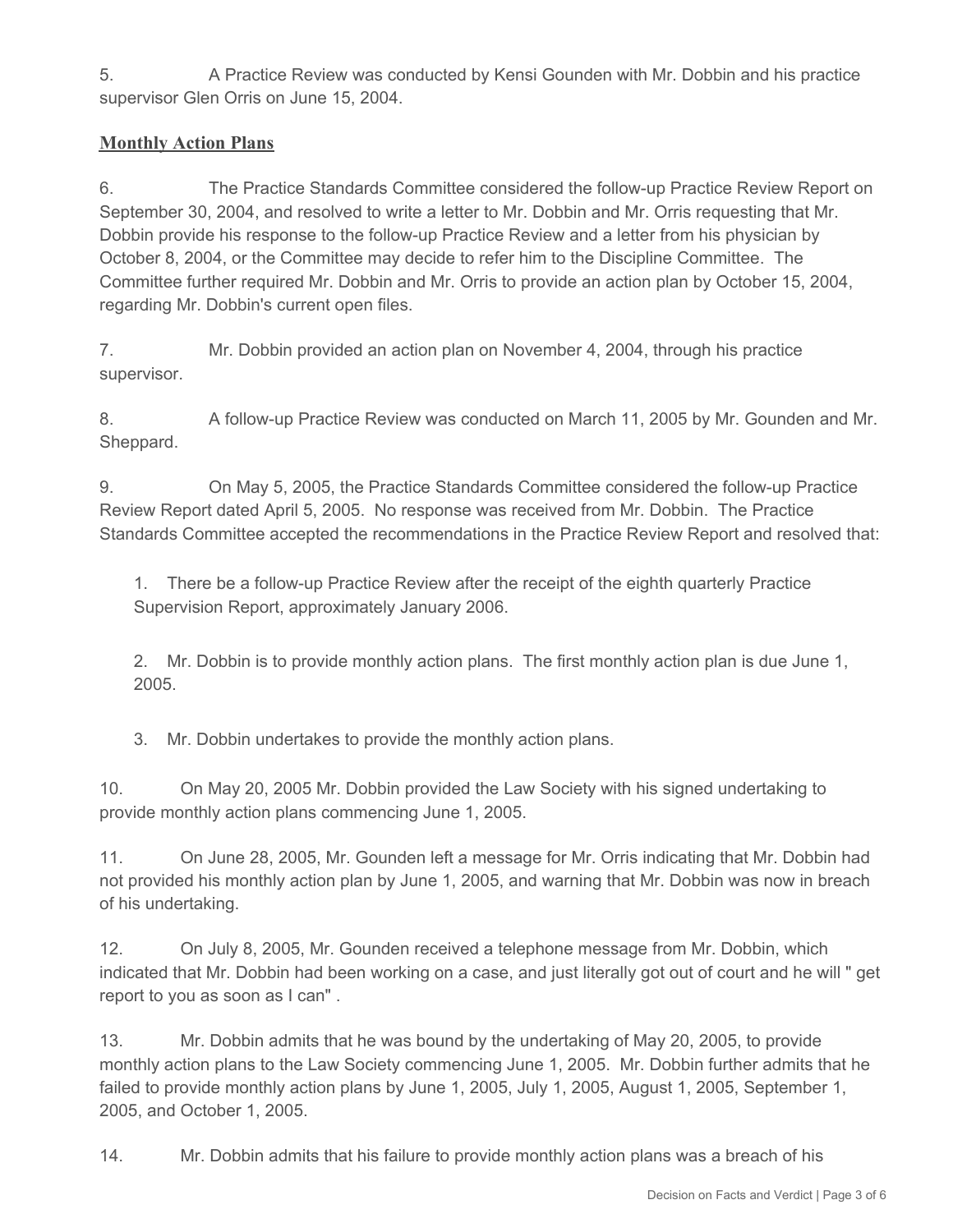undertaking to the Law Society and that it was professional misconduct.

#### **Medical Reports**

15. Prior to his reinstatement Mr. Dobbin provided a letter dated March 24, 2003, with a copy of a letter from his psychiatrist, Dr. Levin.

16. By letter dated April 7, 2003, Mr. Dobbin was informed that the Practice Standards Committee had decided to allow his reinstatement to practice. In that letter Mr. Dobbin was reminded of the hearing panel condition that he continue to take treatment from his psychiatrist and provide quarterly update reports from the psychiatrist.

17. By letter dated November 5, 2003, Mr. Dobbin provided a copy of a letter from his psychiatrist to his personal physician dated October 29, 2003.

18. By letter dated December 19, 2003, Mr. Dobbin was reminded of the requirement of the hearing panel condition. That letter requested that Mr. Dobbin provide a quarterly report from his personal physician. By letters dated April 7, April 28, and May 20, 2004, Mr. Dobbin was reminded of the requirement to provide a report from his psychiatrist or his personal physician.

19. By letter dated August 25, 2004, Mr. Dobbin was again reminded of the requirement to provide a report from his physician.

20. By letter dated October 4, 2004, the Chair of the Practice Standards Committee wrote to Mr. Dobbin to remind him of his obligations including the requirement that he provide a report from his physician. The Chair of the Practice Standards Committee advised Mr. Dobbin that the Committee has directed that he is to provide his response to the follow-up Practice Review and a letter from his physician by October 8, 2004, or the Committee may decide to refer the matter to the Discipline **Committee.** 

21. On October 28, 2004, the Practice Standards Committee agreed to extend the time for Mr. Dobbin to respond to the follow-up Practice Review Report to October 29, 2004, and also agreed to extend the time for Mr. Dobbin to provide a report from his doctor until November 5, 2004, and the Committee directed that if the doctor's report is not received by November 5, 2004, the matter was to be referred to the Discipline Committee for consideration.

22. By letter dated November 9, 2004, Mr. Dobbin confirmed that he had now obtained a referral from his family doctor back to his psychiatrist Dr. Levin. He indicated that he would arrange to meet Dr. Levin as soon as possible on his return from holidays on November 29, 2004.

23. By letter dated January 12, 2005, Mr. Gounden acknowledged Mr. Dobbin's voicemail message of January 5, 2005, advising that he had an appointment with Dr. Levin for 6:45 p.m. Mr. Gounden wrote that he was looking forward to receiving Dr. Levin's written report in the immediate future. Mr. Dobbin did not provide a report from Dr. Levin, and on September 8, 2005, the Practice Standards Committee referred the matter to the Discipline Committee. By letter dated September 15, 2005, Mr. Orris wrote to Mr. Gounden advising him of a plan to deal with Mr. Dobbin's files. In that letter Mr. Orris also indicated that Mr. Dobbin had discussed with Mr. Orris the doctor's report and that Mr. Dobbin indicated that he had it and would be forwarding it to the Law Society immediately.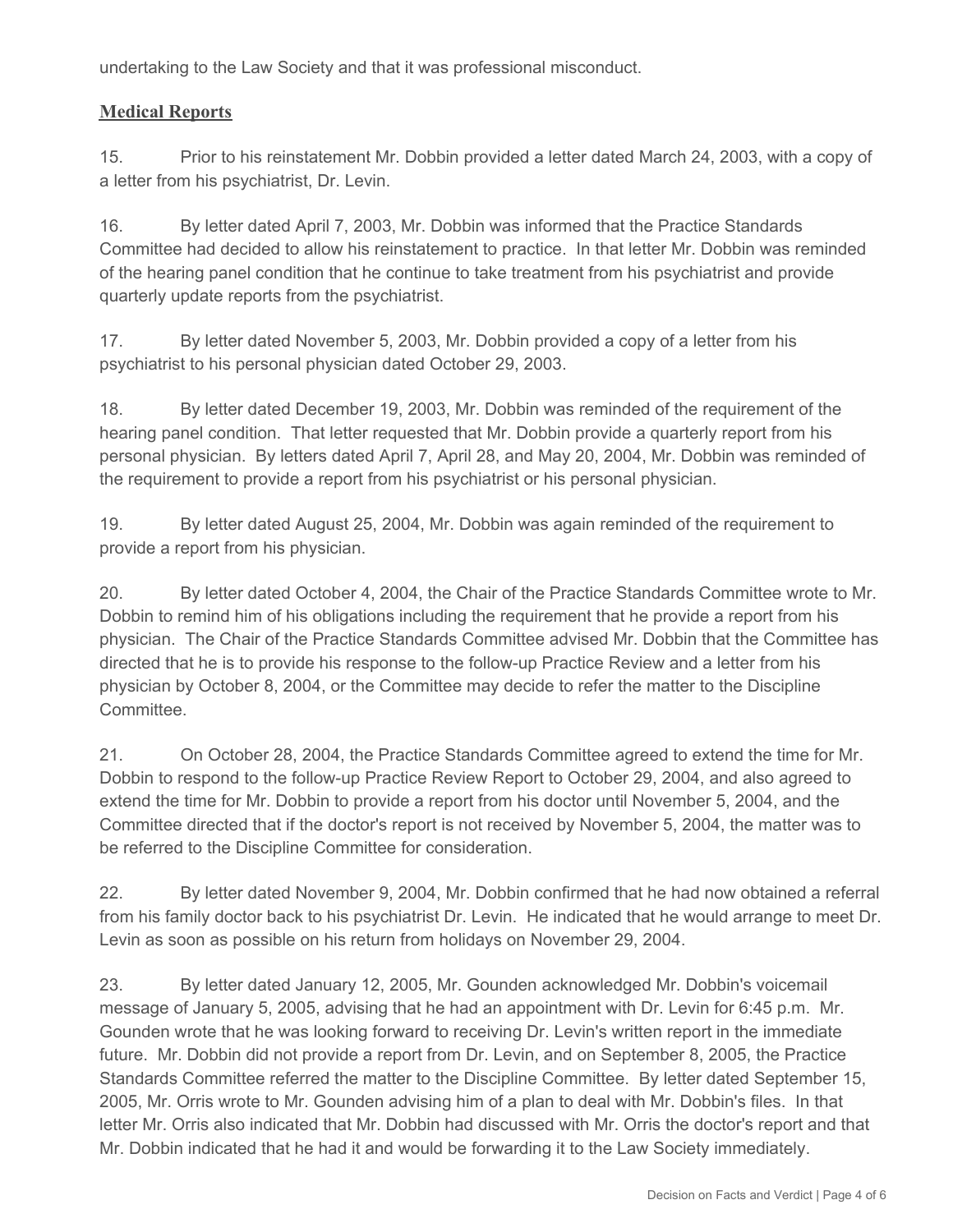24. By letter dated October 5, 2005, counsel for the Law Society wrote to Mr. Dobbin confirming that the Law Society had not received any doctor's report referred to in Mr. Orris' letter of September 16, 2005, and asking Mr. Dobbin to forward any medical report in his possession.

25. On October 13, 2005, the Discipline Committee resolved to recommend to the Chair of the Discipline Committee that there be a direction to issue a citation against Mr. Dobbin for his conduct in breaching an undertaking to the Practice Standards Committee to provide monthly actions plans and for failing to comply with the hearing panel condition requiring him to provide quarterly medical reports to the Law Society and the Chair so directed.

26. On January 6, 2006, a citation and attached schedule was issued. It was mailed by registered mail to Mr. Dobbin's last known address at 123 Main Street, Vancouver, BC. Mr. Dobbin admits that he received a copy of the citation.

27. Mr. Dobbin admits that he breached the condition set by the hearing panel of October 16, 2002, when he failed to continue to take treatment from his psychiatrist and ensure that update reports were provided to the Practice Standards Committee every three months for his first year of practice and then as directed by the Practice Standards Committee. He further admits that his failure to comply with that condition is professional misconduct.

[6] The Respondent appeared without counsel. The Respondent and his Practice Supervisor, Glen Orris, Q.C., both gave evidence supplementing the Agreed Statement of Facts.

[7] On count 1, the Respondent explained that his failure to provide monthly action plans for five specified months in 2005 stemmed from a lack of secretarial help, combined with his own reluctance, owing to his emotional state, to deal with even the simplest administrative tasks. As described in Mr. Orris's letter to the Law Society of September 15, 2005, (Tab15 of Exhibit 2), Mr. Clinton Bauman, a lawyer in Mr. Orris's office, was able for a time in the fall of 2005 to assist the Respondent in putting his files in order and preparing action plans. Mr. Orris testified that the Respondent, despite his inherent ability as a lawyer, was not able to carry out even simple tasks.

[8] The Respondent testified that he understood his duties as a member of the Law Society of British Columbia and the obligation that he undertook to provide the action plans described in count 1. In light of his inability to carry through on these duties, the Respondent, in consultation with Mr. Orris and Mr. Bauman, decided some time ago that he could not continue to practise. When Mr. Orris's firm moved to new premises, the Respondent remained at the old offices at 123 Main Street to close down his practice. He is in the process of advising his clients and moving his files to other lawyers, as directed by his clients. The Respondent expects to complete the wind-down of his practice by the end of June 2006, at the latest.

[9] On count 2, failure to provide update reports about treatment by his psychiatrist, the Respondent testified that he met with his psychiatrist, Dr. Levin, for most of the first half of 2005. In June or July 2005 he ceased meeting with the psychiatrist. At or about the end of the Respondent's treatment, Dr. Levin had given the Respondent a letter summarizing the treatment to forward to the Law Society. The Respondent has been unable to find the letter. He admitted there was no good reason for his having mislaid it.

[10] Mr. Orris testified that he has known the Respondent since the year they both articled, and is a friend. He had not realized the emotional difficulties that the Respondent faced, which led to deterioration in the Respondent's ability to practise and culminated in the Respondent's suspension in October 2002. When the Respondent resumed practice Mr. Orris agreed to serve as Practice Supervisor. The